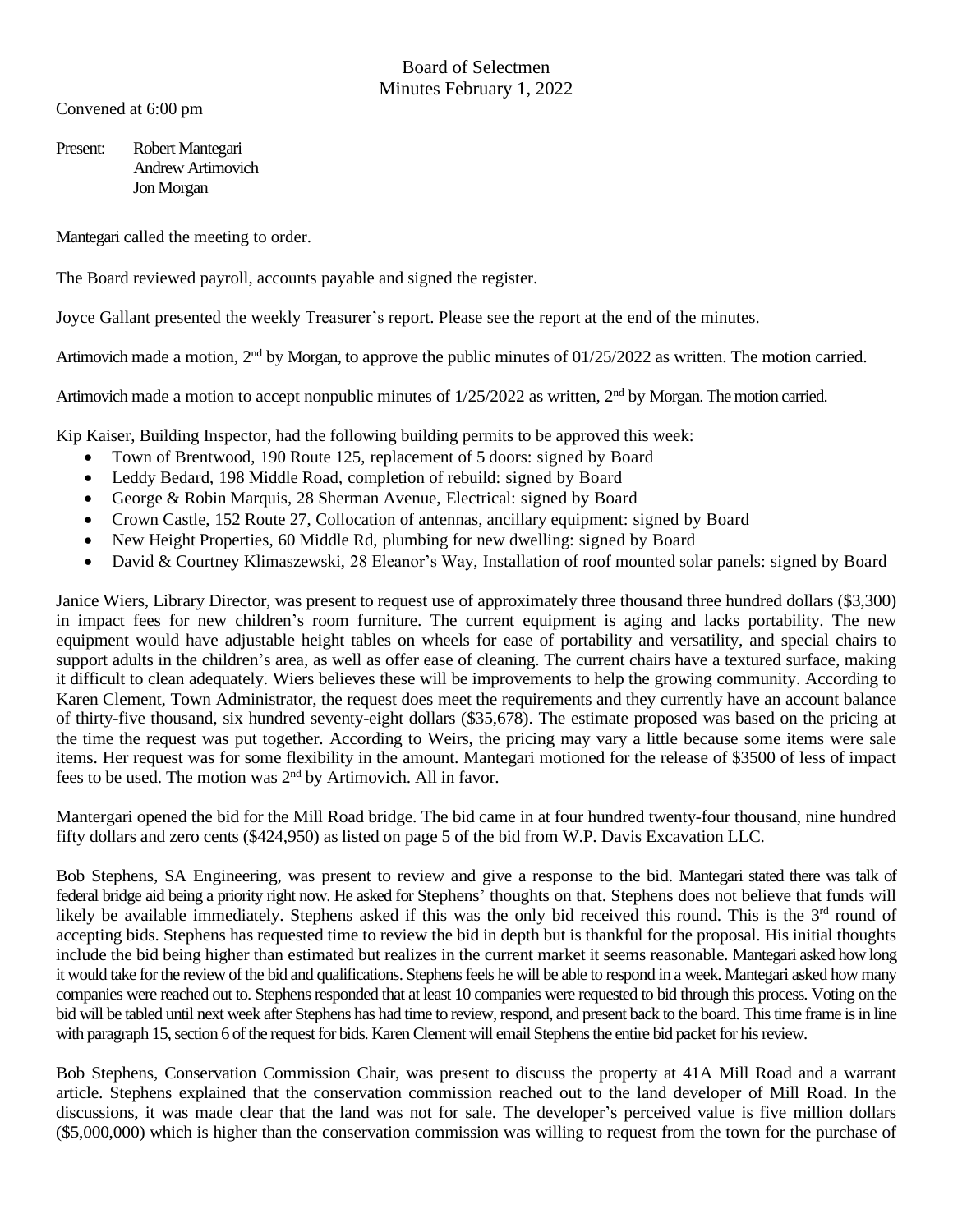the conservation of that land. He presented a land conservation warrant article. Article as read, "Draft Land Conservation Bond Warrant Article. To see if the town will vote to raise and appropriate three million dollars (\$3,000,000) (gross budget) for purchasing land or other interests therein for conservation; three million dollars of such sum to be raised through bonds or notes in compliance with the Municipal Finance Act (RSA 33:1 et seq., as amended); to authorize the Selectboard to issue, negotiate, sell and deliver said bonds and notes and to determine the rate of interest thereon and the maturity and the other terms thereof, and to take any other action they deem appropriate to effectuate the sale and/or issuance of said bonds or notes, subject, however, to the following provisions. No such bonds shall be issued with a term of maturity less than 15 years; such bonding authority shall expire at the conclusion of the fiscal year 2027; purpose of warrant articles: to conserve parcels determined by the Conservation Commission to be of strategic conservation interest to protect wildlife habitat and water resources while helping to maintain the town's rural character; where practicable such land would be made available for use of the citizens of town for recreation (i.e., hiking, biking, running, hunting, fishing, etc.) within the laws of New Hampshire. Use of the restrictions may be imposed by town, however, after purchase, to comply with future grants, easements and/or sale of property rights to permanently ease for conservation and to offset the cost to the Town, as long as such restrictions comply with the spirit of purpose, and at the discretion of the Selectmen. Land or property interests to be purchased with bond proceeds shall be acquired in the name of the town buy the Conservation Commission, subject to the approval of the Selectboard, pursuant to RSA 36-A:4."

Stephens used the warrant article from 2002 along with the Mill Road warrant to draft the warrant article presented. Mantegari asked about the pay off schedule for the bonds from 2002. Clement explained the warrant article passed for two million, but bonds were issued as they went, creating different expiration dates for the bonds based on when they were executed. All money has been depleted. Stephens reported the largest bond was nine hundred seventy-six thousand, one hundred fifty-one dollars (\$976,151) and matures in August 2028. The other bonds range from \$240,000 to \$500,000. The last date of maturity is January 2032. The fifteen year minimum and the 4 to 5-year term to spend the funds add up to 19 years from the signing of the warrant article.

Mantegari asked for public discussion on the warrant article.

Liz Faria, South Road, stated she feels this is the wrong year.

Stephens explained the commission would not be purchasing 3 million dollars in property this year nor would the town be paying that back this fiscal year. While the commission has been considering properties, they have not actually decided on any. The town would be making money available as the projects came along. It would also allow the conservation committee to approach owners when they are ready to sell. Morgan asked if the commission would approach the developer on Mill Road. The warrant would allow the developer to be approached if he "had a change of heart". It would allow other opportunities. The money would be leveraged just as it was in 2002 because it would be matched with grant funds or other state funds available for match resulting in less expended funds from the Town of Brentwood.

Rob Wofchuck, Peabody Drive, previous chair of the Conservation Committee, spoke to point out that money would not necessarily be spent this year, but instead as opportunities arise. Having access to available funds allows matching funds from grants to occur. Wofchuck feels it is an excellent time to do it. In 2008, properties were able to be protected because funds existed from the previous warrant article. Wofchuck pointed out that it is difficult to know what the economy will do but having the capacity to funds would add leverage in discussions. Referring to the previous warrant article, Wofchuck stated they were able to protect seven million dollars(\$7,000,000) worth of property making it more than a 3 to 1 leverage over the 7-8 span of time.

Stephens pointed out that it is not the Conservation Committee's intention to conserve every piece of property that goes on the market. They recognize that the town has limited resources, but there are certain pieces of property that are strategically important for conservation. He used the example of the 2/3 mile stretch of property along the Exeter River. Stephens pointed out that the warrant article would give them the ability to purchase land most important to the town.

Stephens and Wofchuck believe that about 18% of land in Brentwood is conserved. They stated that Brentwood does not have the highest amount of conserved land, but it is among the highest in the Rockingham and Strafford County area.

Mantegari stated he is for bringing warrant articles like this to the Town Meeting to allow discussion and puts it onto the legislative body to discuss and decide. Morgan and Artimovich agreed.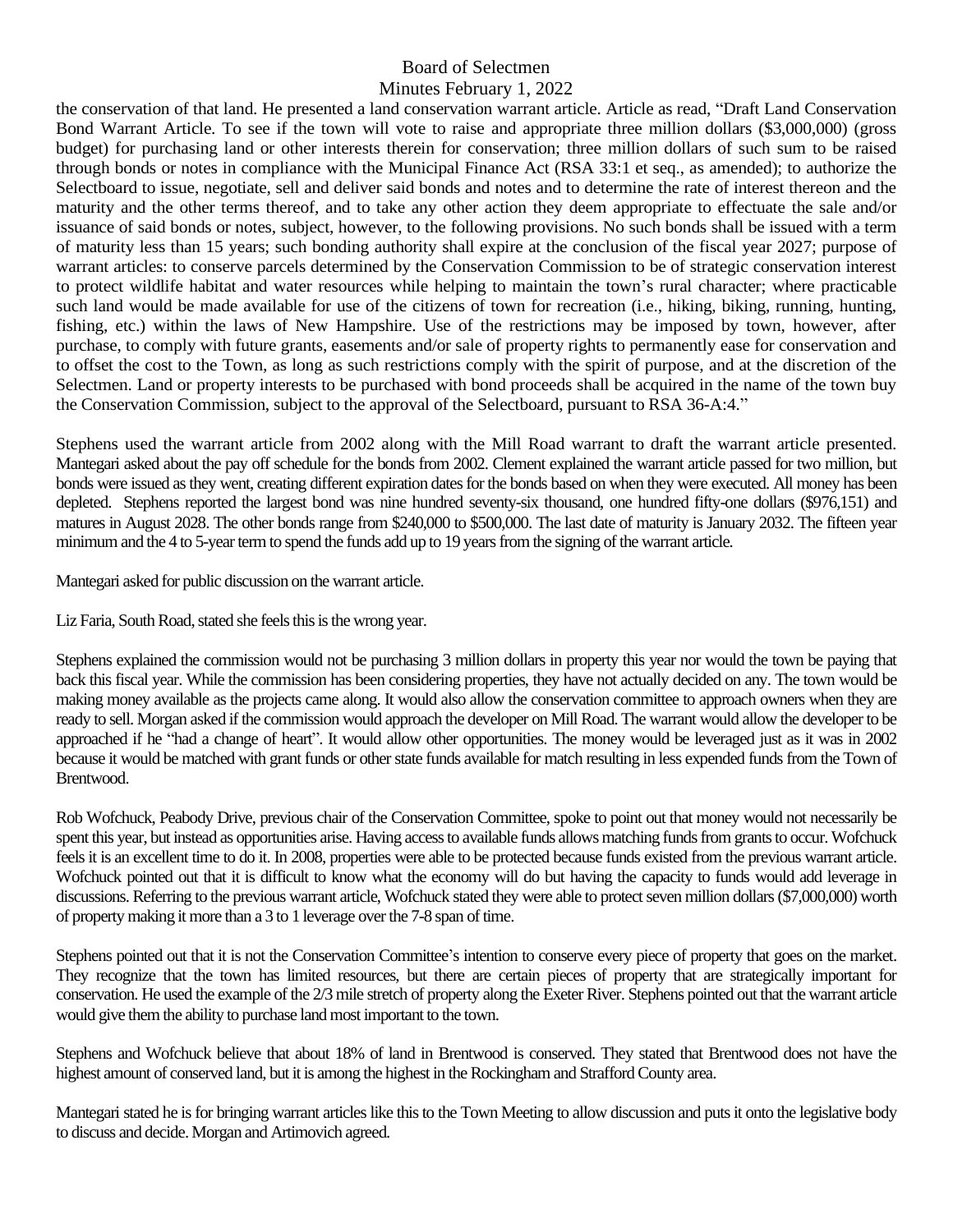Bill Faria, South Road, voiced his thoughts that warrants carry more weight at a Town Meeting if the board will endorse or is in favor of a warrant. Faria requested the board make a motion.

Mantegari motioned to recommend the warrant article as presented. Artimovich 2<sup>nd</sup> the motion. All were in favor. Karen Clement, Town Administrator, stated this warrant article would require a separate public hearing. Stephens requested to make a grammatical change prior to be the document being sent to town counsel. Clement requested the document in Word format which Stephens agreed to.

Kate Parks, Middle Road, asked if any impact studies had been done or handed in for the 41A Middle Road project. Artimovich explained that it was a planning board responsibility, not selectmen board, at this point.

Ned Matson, Mill Road, was present to discuss opposition to the 41A Mill Road. He was representing a group from Mill Falls to go on the record to state their opposition. He expressed concerned for the river, road, and water that could be affected by the project. He compared the project to Three Ponds where they have municipal water source and a state road, while the Mill Road project is different. He believes the traffic would be tripled with the proposed 75 units. He feels it is a safety issue to increase traffic on a road that is already "falling apart". Artimovich responded that all points mentioned by Matson are for planning board not selectmen purview.

Mark Young, Fellows Road, was present to voice his concern about the Mill Road project and to go on record for his opposition. He stated he was not opposed to age restrictive development. His concern was regarding the scope and location of the project in addition to the existing condition of the road. Mantegari responded that paving plans have been paused until a decision about the project occurs. In addition, Mantegari stated the bridge project is still pending. Both of those issues fall under the scope of the planning board. Mantegari is unsure of what stage they are at. Mantegari asked Morgan to speak on behalf of the planning board. Morgan explained they have received the conceptual plans but are awaiting the formal application submission. He expects the application to be submitted before Town Meeting. The planning board did vote to remove the 55+ language from town ordinances. The next planning board meeting is this Thursday, February 3, 2022.

Mantegari presented the Warrant Article for the police department capital reserve fund to see if the town will vote and fund \$25,000 to be added to the existing police facility capital reserve fund. Clement stated that it was level funded to what was put in last year and she was uncertain if the board wants to move ahead with a similar article. Mantegari explained they are currently on pause because of the administrative change but feels it would be prudent because we know we need the station. Artimovich stated we only need money for engineering and plans. Clement explained there is currently \$75,000 in the account. Artimovich feels anymore than what is in there is unnecessary at this point. Mantegari suggested the article be tabled for now.

Mantegari presented the Warrant Article CRF Repair of Town Bridges: To see if the Town will vote to raise and appropriate the sum of Twenty-Five Thousand Dollars (\$25,000) to be added to the existing Repair Town Bridges Capital Reserve Fund. (Majority vote required). This warrant article was tabled for the year.

Data operations form was presented to the board for signature. The form updates the contacts for E911. Artimovich motioned to accept the updates. Morgan 2<sup>nd</sup> the motion. Mantegari signed the updated form.

Planning board zoning amendments. Mantegari asked Morgan to walk the board through the amendments, but there was nothing in writing available to him. Artimovich suggested that they wait until they can get a full copy from Andrea Bickum, planning board. Karen Clement will obtain a full copy from Bickum and willsubmit it to the board for their review.

Mantegaristated their will be a Seabrook drill on Wednesday, February 9.Clement asked for a commitment from one of the selectmen to be in attendance. Morgan has agreed to attend. Artimovich will attend in Morgan's place if he is unable to attend. The start time is between 8-9am and end time will depend on how the drill goes. Clement will call Morgan once she is notified that they drill has been activated. Artimovich explained there will not be an exact time because it is supposed to be as "real" as possible.

Clement presented the board with appointment slips. Michelle Siudut to a 3-year term as an alternate position to the conservation committee. Doug Cowie also to a 3-year term as an alternate position to the conservation committee. Melody Santos moved from an alternate to a 1-year full member of the library of trustees. Mantegari motioned these changes to be accepted. Artimovich 2<sup>nd</sup> the motion. All were in favor. Appointment slips were signed.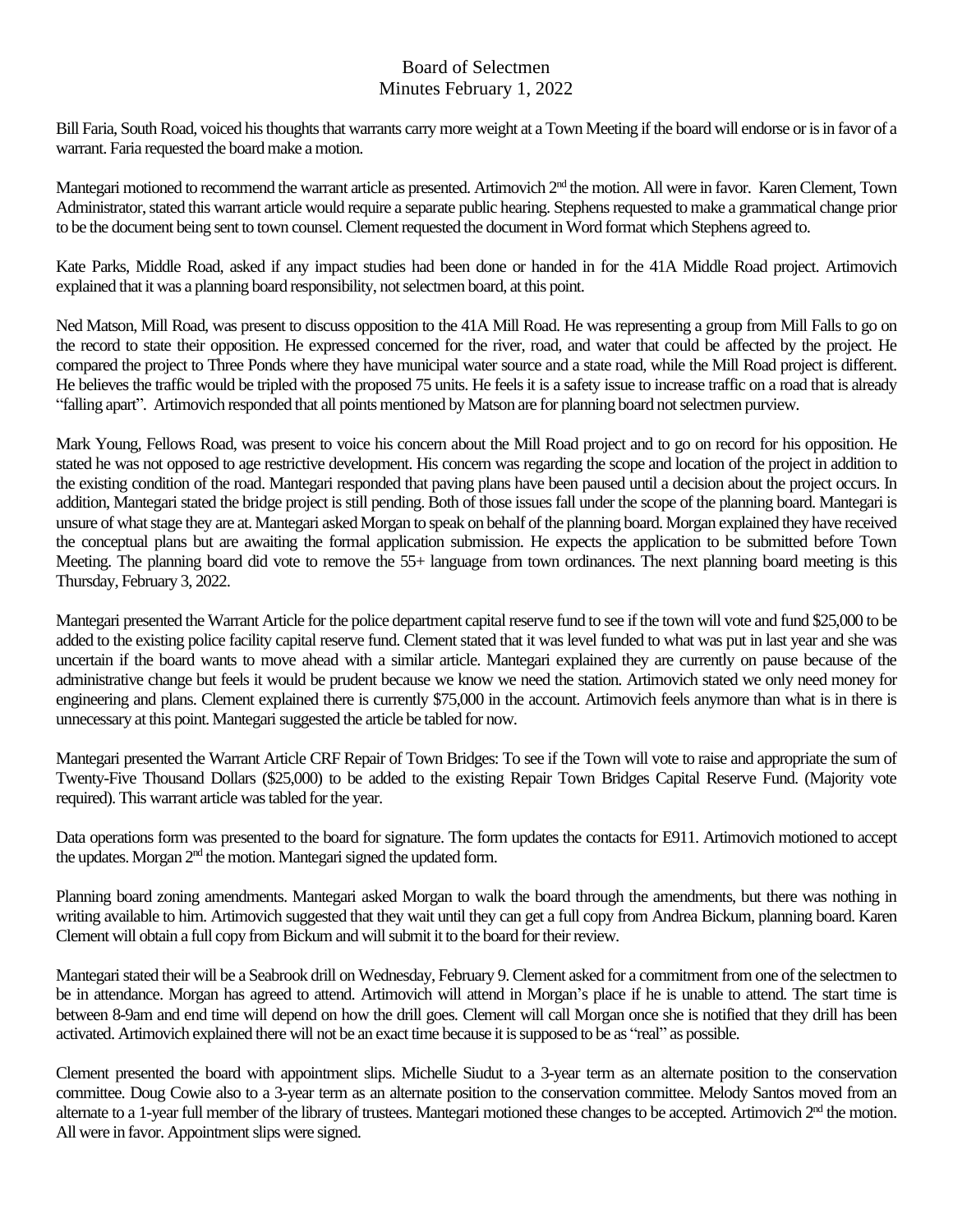Brentwood Newsletter contract was addressed. Artimovich stated he has a draft copy of the contract. He asked if they had been reached out to for discussion since typically contracts have dialogue and negotiation that occurs. Clement spoke with Julie Avant after she left the meeting last week. Avant was to reach out to Robin Wrighton, but Clement has not heard back yet, and they were not present at the meeting. Mantegari would like something sent to them for their review and start a discussion. He would also like Avant and Wrighton to be invited to a meeting. He stated he was reached out to about some possible changes to the newsletter frequency to help with the cost increase. Artimovich asked if Clement had received anything from them in response to the last meeting. Clement responded that she has not received anything at this point.

Morgan thinks that the existing document is a good framework to open dialogue. Artimovich would like to have a minimum number of pages added to the document before it is sent to them for their review. Morgan has requested the language of reduced/deferred be removed from the contract. He also requested that opinion stuff be limited to the town and that if a person is called out that he/she be given an opportunity to respond in that same issue. Morgan feels that if a person is personally attacked, they be given an opportunity to respond in real time. Mantegari would like a draft watermark placed on the document. Artimovich requested a revision date be added to the footer of the document. Mantegari would like a response from them with confirmation that they will be attending the meeting. Clement will send the document and ask when they would be able to meet with the board. Mantegari would like to have a full board available for the discussion.

Ward Byrne, Rowell Road East, asked what happens if the Brentwood Newsletter contract is not responded to. Mantegari answered that he was unsure. Byrne asked if anyone had personally reached out to Robin Wrighton. Clement stated that Ken Christiansen has spoken with her.

Liz Faria, South Road, suggested possibly changing when the issues go out. Rather than monthly, she suggested February & March (election focused) issue, April has the business cards, May & June issue, July & August issue, September – October issue, November – December (or holiday) issue. She pointed out that the reduction of issues would cost less. Faria also stated she would be willing to volunteer to deliver to places such as Mill Road Senior Housing, 3 Ponds Clubhouse, library and town offices to help cut down on postage. Faria expressed concern for the workload of the editor in responding to people who would need a rebuttal in the newsletter. Morgan explained the respectful thing is to give the opportunity for the person being attacked to respond in real time.

Jim Hajjar, Mohawk Lane, asked if it is common for the board to be dealing with contracts in public meetings. Mantegari responded that it is not typical. Morgan responded that there are contracts with vendors. Mantegari also explained that there was a meeting and there was an expectation for board to set some type of standards of agreement for the type of subscription services the town receives.

Janice Wiers, Library Director asked if the number of pages in the newsletter would be expanded since groups like the rec and library would have twice as much news to put out in any given month. Mantegari was unsure of those details.

Mantegari announced the formal acceptance of John Ventura as the new Chief Police of Brentwood. He will be sworn in on March 1, 2022. His salary starts at ninety-seven thousand, five hundred dollars (\$97,500). He is coming from Wakefield, NH Police Department, but he resides in Newton, NH. He started his career in East Kingston/Danville area.

Bill Faria, South Road, asked if the new police chief is a prosecutor and if he will be the prosecutorfor Brentwood. Artimovich responded that John Ventura is an attorney, and the decision of prosecutor would be up to Ventura, as it is his department.

Liz Faria, South Road, asked if the February 1 was the deadline for warrant articles. Clement confirmed that it was.

Ward Byrne, Rowell Road East, asked when the budget numbers would be talked about in public. Artimovich responded that there will be a budget meeting on Wednesday, February 9, 2022. Byrne went on to say he was alarmed there was a 20% increase in salaries according to the Brentwood Newsletter and questioned how those totals were arrived at. Mantegari stated no employees were receiving an increase of that amount. Clement explained there was a wage adjustment survey done by comparing wages to 6 other towns chosen by the budget committee. Positions and their earnings were compared between Brentwood and towns such as Sandown, Danville, and Fremont. Wage adjustments were done to bring Brentwood employees up to those of six surrounding communities. The percentage of increase varied based on that information. Clement went on to explain that the costs were off set by the elimination of a position in town office and benefits costs. Artimovich also responded explaining that some companies, Wal-Mart for example, are paying employees a lot